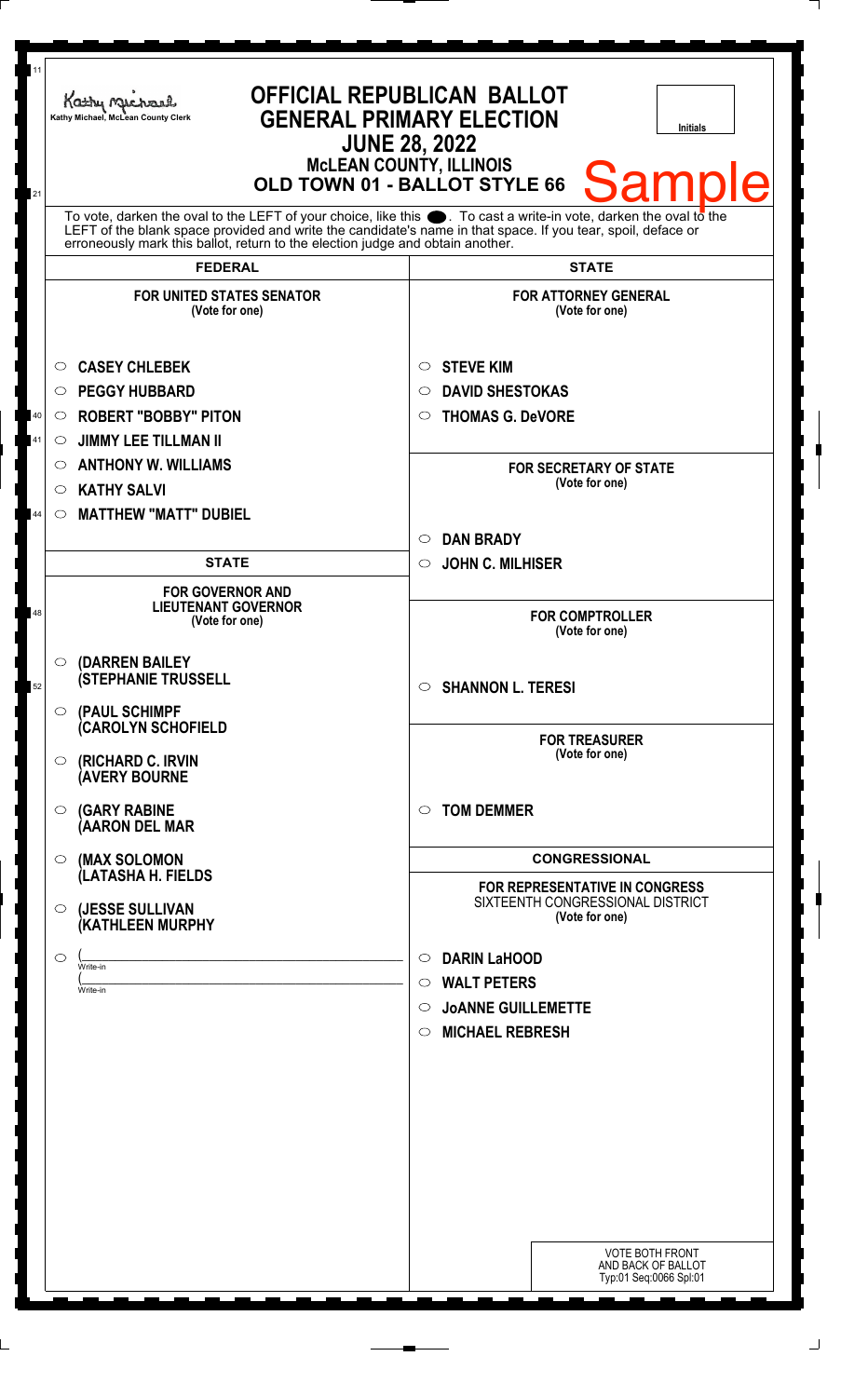| <b>OFFICIAL REPUBLICAN BALLOT - GENERAL PRIMARY ELECTION - JUNE 28, 2022</b>                                    |                                                                                                                                     |  |
|-----------------------------------------------------------------------------------------------------------------|-------------------------------------------------------------------------------------------------------------------------------------|--|
| <b>LEGISLATIVE</b>                                                                                              | <b>JUDICIAL</b>                                                                                                                     |  |
| <b>FOR STATE SENATOR</b><br>FORTY-FOURTH LEGISLATIVE DISTRICT<br>(Vote for one)                                 | FOR JUDGE OF THE CIRCUIT COURT<br>ELEVENTH JUDICIAL CIRCUIT<br>(To fill the vacancy of the Hon. Scott Drazewski)<br>(Vote for one)  |  |
| SALLY J. TURNER                                                                                                 | <b>CARLA BARNES</b><br>$\circ$                                                                                                      |  |
| <b>REPRESENTATIVE</b>                                                                                           |                                                                                                                                     |  |
| <b>FOR REPRESENTATIVE</b><br>IN THE GENERAL ASSEMBLY<br>EIGHTY-EIGHTH REPRESENTATIVE DISTRICT<br>(Vote for one) | FOR JUDGE OF THE CIRCUIT COURT<br>ELEVENTH JUDICIAL CIRCUIT<br>(To fill the vacancy of the Hon. Paul G. Lawrence)<br>(Vote for one) |  |
| <b>DAN CAULKINS</b><br>$\circ$                                                                                  | <b>DON KNAPP</b><br>$\circ$                                                                                                         |  |
| <b>COUNTY</b>                                                                                                   | <b>AMY McFARLAND</b><br>$\circ$                                                                                                     |  |
| <b>FOR COUNTY CLERK</b>                                                                                         | <b>PRECINCT</b>                                                                                                                     |  |
| (Vote for one)                                                                                                  | FOR PRECINCT COMMITTEEPERSON<br>OLD TOWN 01                                                                                         |  |
| $\circ$ KATHY MICHAEL                                                                                           | (Vote for one)                                                                                                                      |  |
|                                                                                                                 | <b>RUTH NOVOSAD</b><br>$\circ$                                                                                                      |  |
| <b>FOR COUNTY TREASURER</b><br>(Vote for one)                                                                   |                                                                                                                                     |  |
| <b>REBECCA C. McNEIL</b><br>$\circ$                                                                             |                                                                                                                                     |  |
| <b>FOR COUNTY SHERIFF</b><br>(Vote for one)                                                                     |                                                                                                                                     |  |
| <b>MATT LANE</b><br>$\circ$                                                                                     |                                                                                                                                     |  |
| <b>REGIONAL OFFICE</b><br>OF EDUCATION                                                                          |                                                                                                                                     |  |
| FOR REGIONAL SUPERINTENDENT OF SCHOOLS<br>(DeWITT, LIVINGSTON, LOGAN AND McLEAN COUNTIES)<br>(Vote for one)     |                                                                                                                                     |  |
| <b>MARK E. JONTRY</b><br>$\circ$                                                                                |                                                                                                                                     |  |
| <b>COUNTY BOARD</b>                                                                                             |                                                                                                                                     |  |
| <b>FOR COUNTY BOARD MEMBER</b><br><b>COUNTY BOARD DISTRICT 2</b><br>(Vote for not more than two)                |                                                                                                                                     |  |
| <b>BILL FRIEDRICH</b><br>$\circ$                                                                                |                                                                                                                                     |  |
| <b>JAMES SOELDNER</b><br>$\circ$                                                                                |                                                                                                                                     |  |
| <b>TYLER BAHAN</b><br>$\circ$                                                                                   |                                                                                                                                     |  |
|                                                                                                                 |                                                                                                                                     |  |
|                                                                                                                 | YOU HAVE NOW<br><b>COMPLETED VOTING</b>                                                                                             |  |
|                                                                                                                 | <b>VOTE BOTH FRONT</b><br>AND BACK OF BALLOT<br>Typ:01 Seq:0066 Spl:01                                                              |  |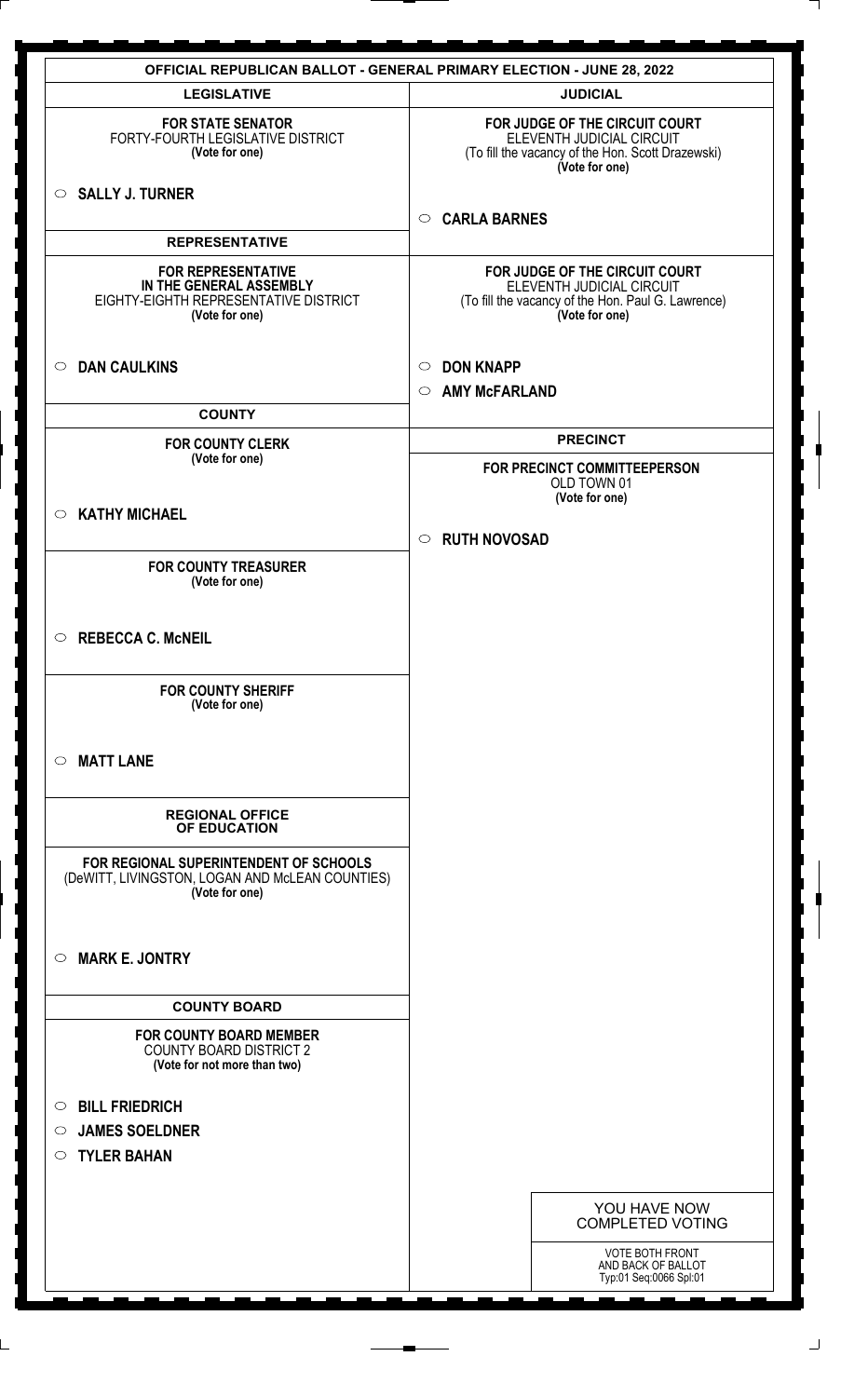| 11             | Kathy Michael<br>Kathy Michael, McLean County Clerk                                                                                                                                                                                                                                                                       | <b>OFFICIAL REPUBLICAN BALLOT</b><br><b>GENERAL PRIMARY ELECTION</b><br><b>Initials</b><br><b>JUNE 28, 2022</b><br><b>McLEAN COUNTY, ILLINOIS</b>      |
|----------------|---------------------------------------------------------------------------------------------------------------------------------------------------------------------------------------------------------------------------------------------------------------------------------------------------------------------------|--------------------------------------------------------------------------------------------------------------------------------------------------------|
| 21             | To vote, darken the oval to the LEFT of your choice, like this $\bullet$ . To cast a write-in vote, darken the oval to the<br>LEFT of the blank space provided and write the candidate's name in that space. If you tear, spoil, deface or erroneously mark this ballot, return to the election judge and obtain another. | <b>Sample</b><br>OLD TOWN 01 - BALLOT STYLE 67                                                                                                         |
|                | <b>FEDERAL</b>                                                                                                                                                                                                                                                                                                            | <b>STATE</b>                                                                                                                                           |
|                | <b>FOR UNITED STATES SENATOR</b><br>(Vote for one)                                                                                                                                                                                                                                                                        | <b>FOR ATTORNEY GENERAL</b><br>(Vote for one)                                                                                                          |
| 40<br>41<br>44 | <b>CASEY CHLEBEK</b><br>$\circ$<br><b>PEGGY HUBBARD</b><br>$\circ$<br><b>ROBERT "BOBBY" PITON</b><br>$\circ$<br><b>JIMMY LEE TILLMAN II</b><br>$\circ$<br><b>ANTHONY W. WILLIAMS</b><br>$\circ$<br><b>KATHY SALVI</b><br>$\circ$<br><b>MATTHEW "MATT" DUBIEL</b><br>$\circ$                                               | <b>STEVE KIM</b><br>$\circ$<br><b>DAVID SHESTOKAS</b><br>○<br><b>THOMAS G. DeVORE</b><br>$\bigcirc$<br><b>FOR SECRETARY OF STATE</b><br>(Vote for one) |
|                |                                                                                                                                                                                                                                                                                                                           | <b>DAN BRADY</b><br>$\circ$                                                                                                                            |
|                | <b>STATE</b>                                                                                                                                                                                                                                                                                                              | <b>JOHN C. MILHISER</b><br>$\circ$                                                                                                                     |
| 48             | <b>FOR GOVERNOR AND</b><br><b>LIEUTENANT GOVERNOR</b><br>(Vote for one)                                                                                                                                                                                                                                                   | <b>FOR COMPTROLLER</b><br>(Vote for one)                                                                                                               |
| 53             | $\circ$ (DARREN BAILEY<br><b>(STEPHANIE TRUSSELL</b><br>$\circ$ (PAUL SCHIMPF                                                                                                                                                                                                                                             | <b>SHANNON L. TERESI</b><br>$\circ$                                                                                                                    |
|                | <b>CAROLYN SCHOFIELD</b><br><b>(RICHARD C. IRVIN</b><br>$\circ$<br><b>AVERY BOURNE</b>                                                                                                                                                                                                                                    | <b>FOR TREASURER</b><br>(Vote for one)                                                                                                                 |
|                | <b>(GARY RABINE</b><br>$\circ$<br>(AARON DEL MAR                                                                                                                                                                                                                                                                          | <b>TOM DEMMER</b><br>$\bigcirc$                                                                                                                        |
|                | $\circ$ (MAX SOLOMON<br>(LATASHA H. FIELDS                                                                                                                                                                                                                                                                                | <b>CONGRESSIONAL</b>                                                                                                                                   |
|                | (JESSE SULLIVAN<br>$\circ$<br>(KATHLEEN MURPHY                                                                                                                                                                                                                                                                            | <b>FOR REPRESENTATIVE IN CONGRESS</b><br>SIXTEENTH CONGRESSIONAL DISTRICT<br>(Vote for one)                                                            |
|                | $\circ$<br>Write-in<br>Write-in                                                                                                                                                                                                                                                                                           | <b>DARIN LaHOOD</b><br>$\circ$<br><b>WALT PETERS</b><br>$\circ$<br><b>JOANNE GUILLEMETTE</b><br>$\circ$<br><b>MICHAEL REBRESH</b><br>$\circ$           |
|                |                                                                                                                                                                                                                                                                                                                           |                                                                                                                                                        |
|                |                                                                                                                                                                                                                                                                                                                           | <b>VOTE BOTH FRONT</b><br>AND BACK OF BALLOT<br>Typ:01 Seq:0067 Spl:01                                                                                 |